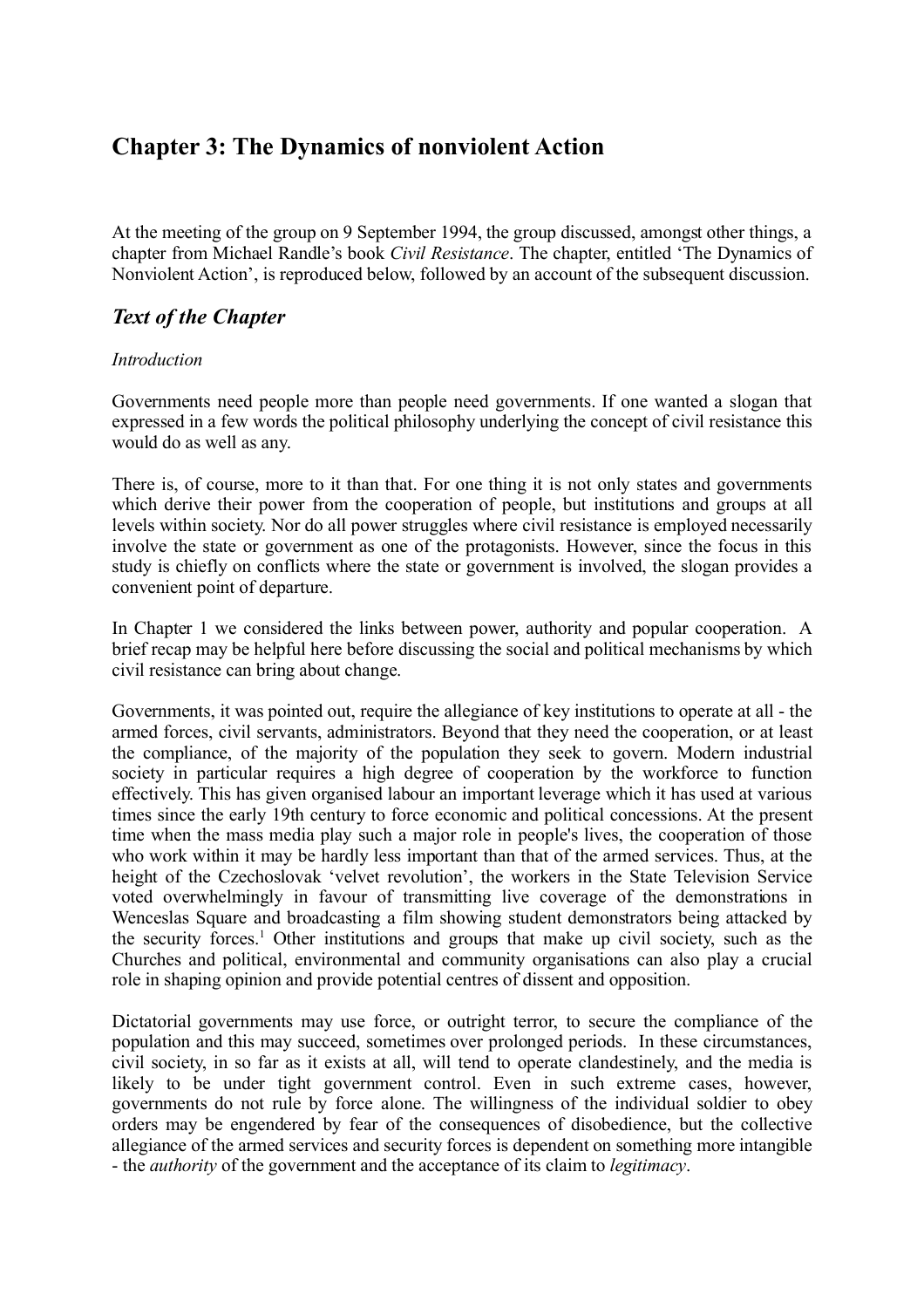Civil resistance seeks to challenge the authority and legitimacy of the government and thereby also to deprive it of its source of power in the cooperation of society and state institutions. Where the goal is to remove a specific injustice - such as race discrimination - the challenge to the government's authority is limited; its legitimacy in general is not in question, simply its right to pass or enforce certain laws, or to tolerate particular practices within society. In a more fundamental struggle, civil resistance challenges the government's right to rule and may also contest the whole political and social system within which it operates.

More often than not, coercion is involved in such struggles - not in the sense that violence is used against the opponents, but in that certain options are closed off to them, are rendered literally impossible to pursue. The numbers of protesters or strikers may be too great for the authorities to cope with. Jails may be filled to capacity, the economy halted by strikes, the administration brought to a standstill. Resort by the authorities to naked violence - assuming the political and social environment is such as to make this an option - may prove counterproductive, mobilising further opposition at home and abroad, and in the extreme provoking a refusal to cooperate by the police, the military and public servants. The political allies of the authorities may desert them - as happened for instance in both Poland and East Germany in 1989, where the small, formerly client, political parties moved over to the opposition.

We consider in a later chapter the particular problems associated with civil resistance in democratic, or partially democratic, countries where the government rests its claim to legitimacy on the mandate of the electorate. Meanwhile, we may note that even under dictatorial regimes civil resistance will often be directed against a particular aspect of government policy, rather than against the regime as such. However, because authoritarian governments claim absolute authority, a successful challenge by the population to any major aspect of policy can bring about its downfall, or at any rate, start the process of disintegration. Thus in Eastern Europe the demand for basic human rights was in one sense limited, yet it posed a radical challenge to the structure and political philosophy of the Leninist state. In this respect dictatorial rule has frequently proved to be at once more rigid and more brittle than democratic systems.

#### *Moral and political jiu-jitsu*

The impact of nonviolent action has been compared to jiu-jitsu. This analogy was first suggested by the American author Richard Gregg, in his classic study of Gandhian methods published in the 1930s. **[2](#page-15-1)** In a chapter entitled 'Moral Jiu-Jitsu', Gregg argues that just as in jiujitsu the defender utilises the force of the attacker to throw him or her *physically* off balance, so the nonviolent resister throws the opponent *morally* off balance by the unexpectedness of his or her response. The aggressor expects a reaction of counter-violence or at least a display of fear or anger. Meeting neither, but instead a calm determination not to give way or to strike back, he (or she) is both surprised and perplexed. 'The nonviolence and good will of the victim act like the lack of physical opposition by the user of physical jiu-jitsu to cause the attacker to lose his moral balance.'**[3](#page-15-2)**

Gregg goes on to elaborate a moral and psychological explanation for the workings of nonviolence at an inter-personal level, emphasising the impact of suffering borne with patience and fearlessness. Some of his claims rest on a quasi-religious view that 'except for a few congenital mental defectives and incorrigible desperate convicts, every person has in them at least some tiny spark or potentiality of goodness...' In subsequent chapters, however, Gregg examines the dynamics of *collective*, as opposed to individual nonviolent action, and here he has insights which were to be taken up by later writers of the more tough-minded and

#### 2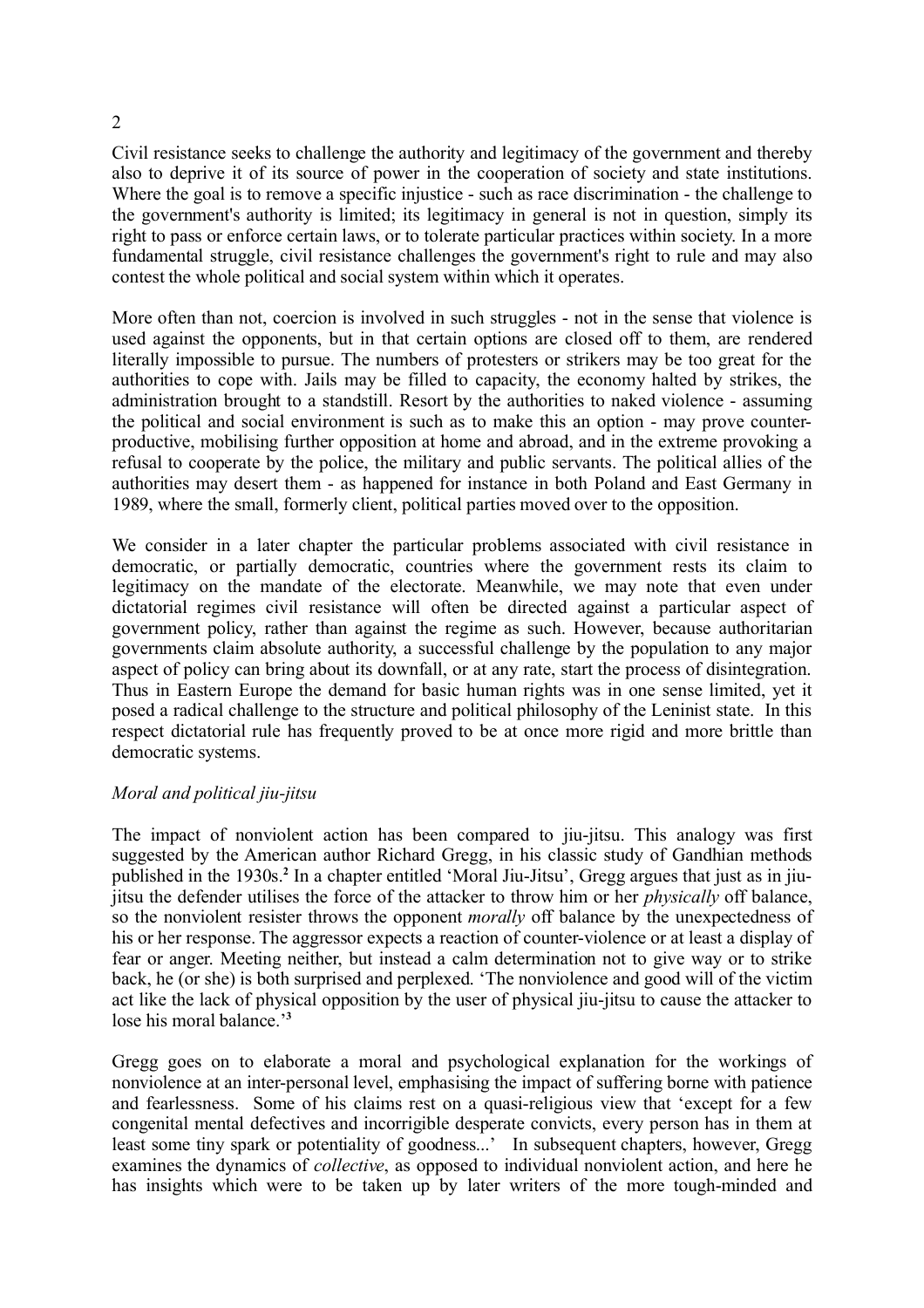'pragmatic' school. Nevertheless, he continues to emphasise voluntary self-suffering as the mainspring of satyagraha, and conversion of the opponent as the means by which the issue in dispute will be resolved:

As to the outcome of the struggle waged by nonviolence, we must understand one point thoroughly. The aim of the nonviolent resister is not to injure, or crush and humiliate his opponent, or to 'break his will', as in a violent fight. The aim is to convert the opponent, to change his understanding and his sense of values so that he will join wholeheartedly with the resister in seeking a settlement truly amicable and truly satisfying to both sides. [4](#page-15-3)

It is a classic statement of what Boserup and Mack term the 'positive' view of conflict which is present, if somewhat ambiguously, in Gandhi's own writings, and rather more categorically in those of some of his interpreters. (See the discussion below.)

From a more pragmatic standpoint, Sharp later took up the notion of jiu-jitsu in discussing collective nonviolent action. He refers not to 'moral jiu-jitsu' but 'political jiu-jitsu' and employs it as a way of examining how the attempt to apply repression against civil resistance can backfire on those who employ it.<sup>[5](#page-15-4)</sup> Repression, Sharp argues, if met with disciplined nonviolence, is likely to increase sympathy among the general population for the resisters and antipathy and contempt for the regime. It may alienate sections of the population whose support it had earlier enjoyed, and thus narrow the regime's power base. It may even move large numbers to participate actively in the campaign, despite the costs, and in favourable circumstances lead to the opponent's downfall. Thus the violent attack on student demonstrators in Prague on 17 November 1989, was the spark that ignited mass opposition in Czechoslovakia. Third parties are likely to be similarly affected, and this could lead to sanctions and other forms of pressure applied internationally. Finally, the police, armed forces, and functionaries of the regime or occupying power may be sickened and repelled by the repeated use of violence against unarmed and nonviolent resisters and turn against their masters.

Among the examples Sharp gives are the massacre of petitioners at the Winter Palace in St Petersburg in January 1905 which ignited a general rebellion, the killings of hundreds of demonstrators in March 1917 which led to mutinies, desertions and further mass protests and the eventual resignation of the Tsar in the 'February Revolution', and the beatings, killings and bombings of civil rights protesters in the US in the 1950s and 1960s which had the effect of winning American and international support for the civil rights cause.

#### *Civil resistance and the sociological mechanisms of change*

While conversion of the opponent is emphasised by those who adopt the positive view of conflict, it is seen as only one of several mechanisms of change by those who lean towards the 'negative' view of conflict. Indeed, for the latter, conversion is regarded as unlikely to play a central role in major collective conflict as far as the principal protagonists are concerned. George Lakey, in a Masters thesis in 1962, proposed three main sociological mechanisms of change which were adopted and slightly modified by Sharp in his presentations. They are (in Sharp's formulation): conversion, accommodation and coercion.<sup>[6](#page-15-5)</sup> In his most recent work on 'civilian-based defence'[7](#page-15-6) , Gene Sharp postulates a fourth mechanism - disintegration.

*Conversion* refers to the situation where the opponent has a genuine change of heart, having been won over by the argument, or the willingness of the resisters to suffer hardship,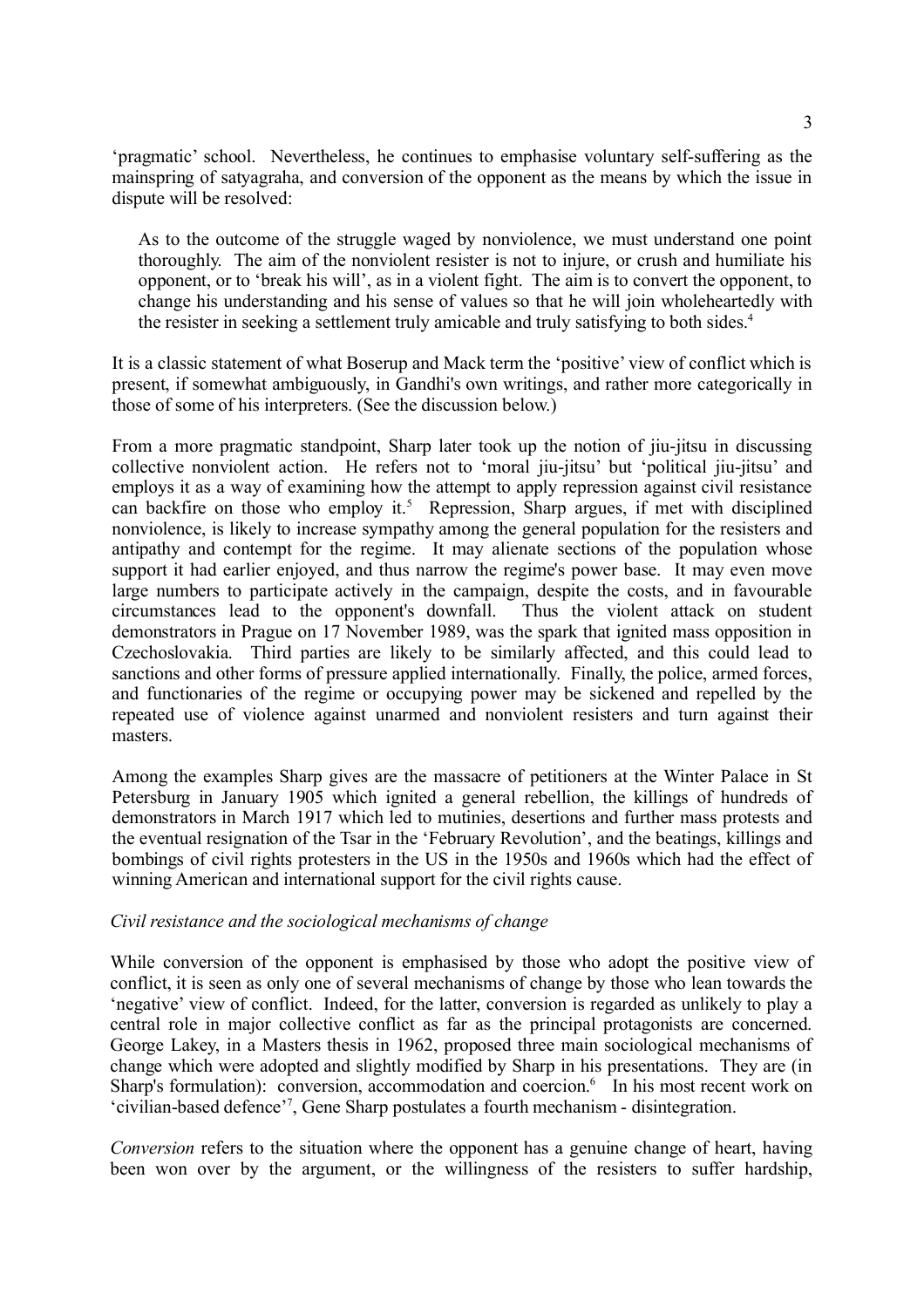imprisonment and even death for their convictions. Its relevance in major struggles between large groups is problematic, and we consider the matter below.

*Accommodation* describes the process whereby the opposing group, recognising that the balance of forces is shifting against it, opts for negotiation and compromise. It would be physically possible to continue the struggle, but it is judged opportune to reach a settlement because the political and other costs of persisting with it are too high, and perhaps because there is a clear prospect of ultimate defeat. In Poland in 1988-9, General Jaruzelski sought accommodation with the opposition forces when he agreed to round-table talks with Solidarity. This led over a period of months to a peaceful transfer of power. At a less total level of confrontation, the Conservative government in Britain in 1990 found it necessary to withdraw the poll tax, in part because the campaign of civil disobedience was making it prohibitively difficult and expensive to impose, in part because the political backlash had begun to threaten its chances of re-election.

*Coercion* was touched upon earlier. It refers to the situation in which the opponent's will is forced, or thwarted as a result of civil resistance. This may occur in three sets of circumstances. First the defiance is too widespread to be repressed and social, political and economic change occurs - or is thwarted as the case may be - regardless of the will of the opponents. Quisling did not change his mind about introducing Nazi indoctrination in the schools of occupied Norway; the non-cooperation of the entire teaching profession made it impossible for him to carry out the plan. Second, widespread non-cooperation may bring the administration and economy - or crucial parts of it - to a standstill, and it may be impossible to get things moving again without acceding to the demands of the protesters. In this way Czar Nicholas II was coerced by the general strike of 1905 to issue the constitutional manifesto of 7 October granting a Duma (parliament). Similarly employers have been coerced into granting recognition of trade unions and allowing them to operate despite, in many instances, their total opposition to such a move. Third, the opponents' may lose the capacity to repress the resistance because of the non-cooperation of the police, the army and the bureaucracy. The Shah of Iran was forced to flee the country in 1979 when the Army commanders ordered their troops back to the barracks and refused to take further part in the repression. Ferdinand and Imelda Marcos fled from the Philippines when the Army refused to open fire on tens of thousands of demonstrators blocking their path in the streets of Manila. In East Germany and Czechoslovakia, the communist governments were forced out of office by mass demonstrations. Similarly, the coup leaders in the Soviet Union in August 1991 found themselves literally unable to hold on to power.

*Disintegration*. This refers to the situation where the opponent's power structure collapses altogether under the pressure of civil resistance. Sharp distinguishes it from coercion on the grounds that there is no longer a government or political unit to be coerced. Such a point will not be reached, however, without successful coercive pressure on the government or political unit prior to its disintegration. Sharp cites the Kapp putsch in 1920 and the Algiers generals' coup in 1961 among examples where the power base of the usurpers disintegrated. But clearly that disintegration was the result of a process in which the usurpers found it impossible to impose their will on the situation.

#### *Positive & negative modes of waging conflict*

Civil resistance can be seen as primarily either a 'positive' or 'negative' mode of waging conflict.[8](#page-15-7) The first approach assumes that persuasion and conversion are the essential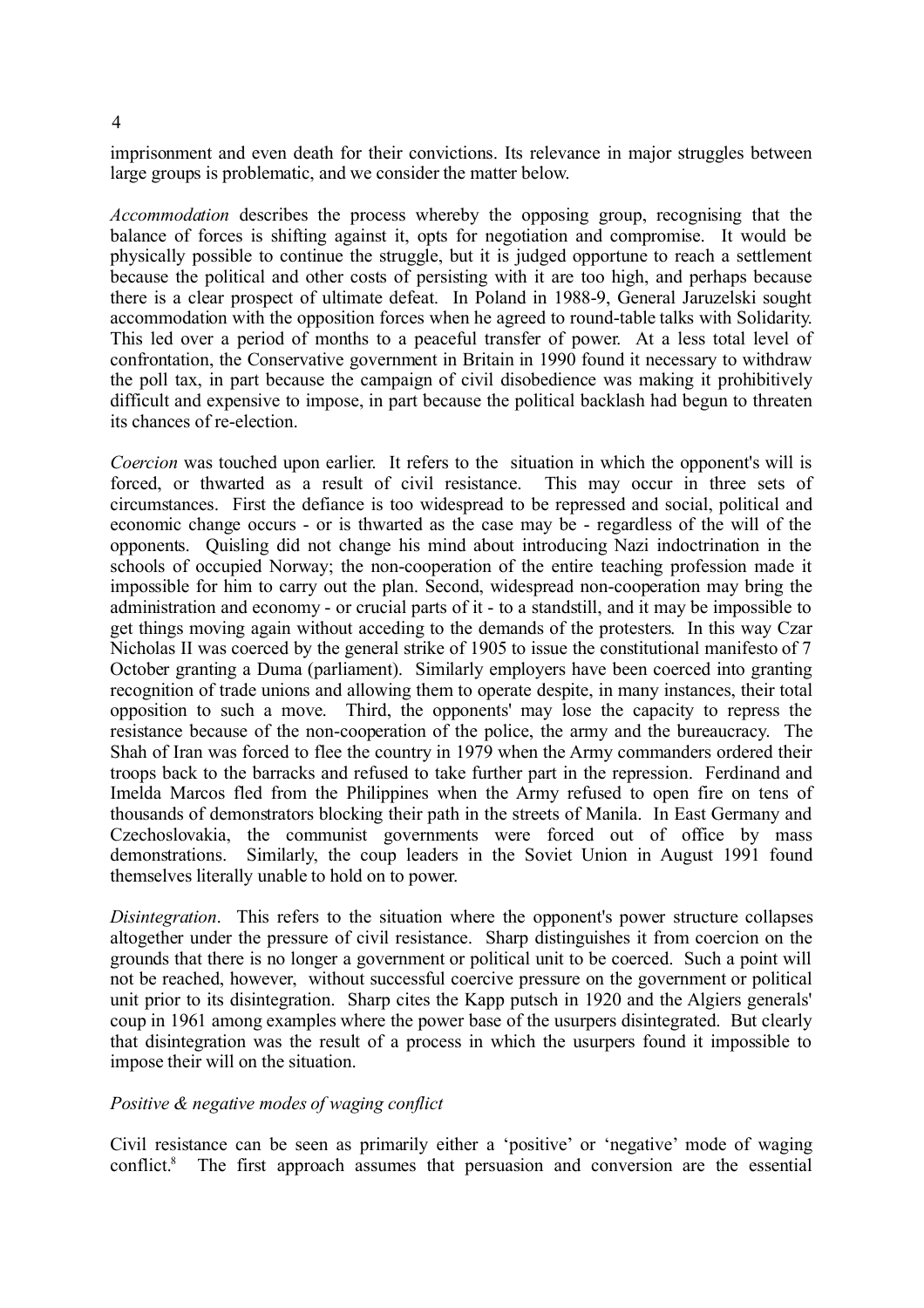mechanisms of change. The second is more in line with the traditional, antagonistic view of conflict, and thus accepts that coercion will often be necessary.<sup>[9](#page-15-8)</sup>

Satyagraha, as defined by most of its exponents - though somewhat more ambivalently by Gandhi himself - belongs to the positive approach. It proceeds in stages from discussion and negotiation at the outset through to voluntary self-suffering by the resister, and finally to noncooperation and civil disobedience. However, the intention, even in the last phase, is not to coerce the opponent but to arrive at a common understanding of the situation and the demands of truth and justice. The self-imposed suffering of the resisters and the withdrawal of cooperation are seen alike as ways of concentrating the mind of the opponent on the reality and seriousness of the issues involved, and inviting him or her to consider them anew.

Exponents of the negative mode see their approach as more pragmatic, more attuned to the real world. They do not rule out conversion in some instances, or at some levels, in the opposing group, but their theory does not depend on any particular assumption about the psychology or moral sensibility of the opponent. The pragmatists can themselves be divided into those who consider that civil resistance has (or may have) the potential to undermine the power of even the most ruthless of opponents, and those who see its viability as rather more limited by the nature of the opponent and the circumstances of the struggle. Those in the latter category normally argue the need to have other forms of enforcement and defence available, including military force. [10](#page-15-9)

In practice, the division between the positive and negative approaches is not always clear-cut, since non-cooperation is a technique central to both. In the positive approach it is seen as functioning as a catalyst of conversion; in the negative or antagonistic approach as an instrument of coercion. From the point of view of the opponent, however, the distinction is likely to be regarded as academic. A campaign of mass civil disobedience will come across as coercive whatever the declared intention of its organisers. It was how the British government saw the non-cooperation and civil disobedience campaigns in India in 1920-21, and 1930-31, and perhaps even more so the Quit India campaign of 1942, whatever the protestations to the contrary by Gandhi and the Congress leaders.

Gandhi had a foot in both camps. He appears to be in the positive camp by the very choice of the term satyagraha - 'truth force' or 'soul force' - and his emphasis on voluntary suffering to touch the heart of the opponent. His letters to Smuts during the South African campaigns, and to successive viceroys in India on the eve of non-cooperation and civil disobedience, are in keeping with this emphasis on conversion rather than coercion.

But he also followed La Boëtie and Thoreau in insisting that governments could not operate without the cooperation of the people, thereby acknowledging the potentially coercive power of withdrawing that cooperation. It is evident too that many - perhaps a majority - of those who participated in the campaigns under Gandhi's leadership saw them as a way of applying pressure on India's British rulers, rather than as a means of touching their hearts. Indeed, Gandhi himself was too astute a politician not to appreciate the bind in which his campaigns of mass civil disobedience, or, for instance, his hunger-strike in 1932 over the issue of separate representation for the Harijans (Untouchables), placed the British authorities.

This is not to suggest that Gandhi's continuing efforts to exert positive means of influence over both supporters and opponents were without effect. In both South Africa and India, he managed most of the time to keep the lines of communication with the opponent open - with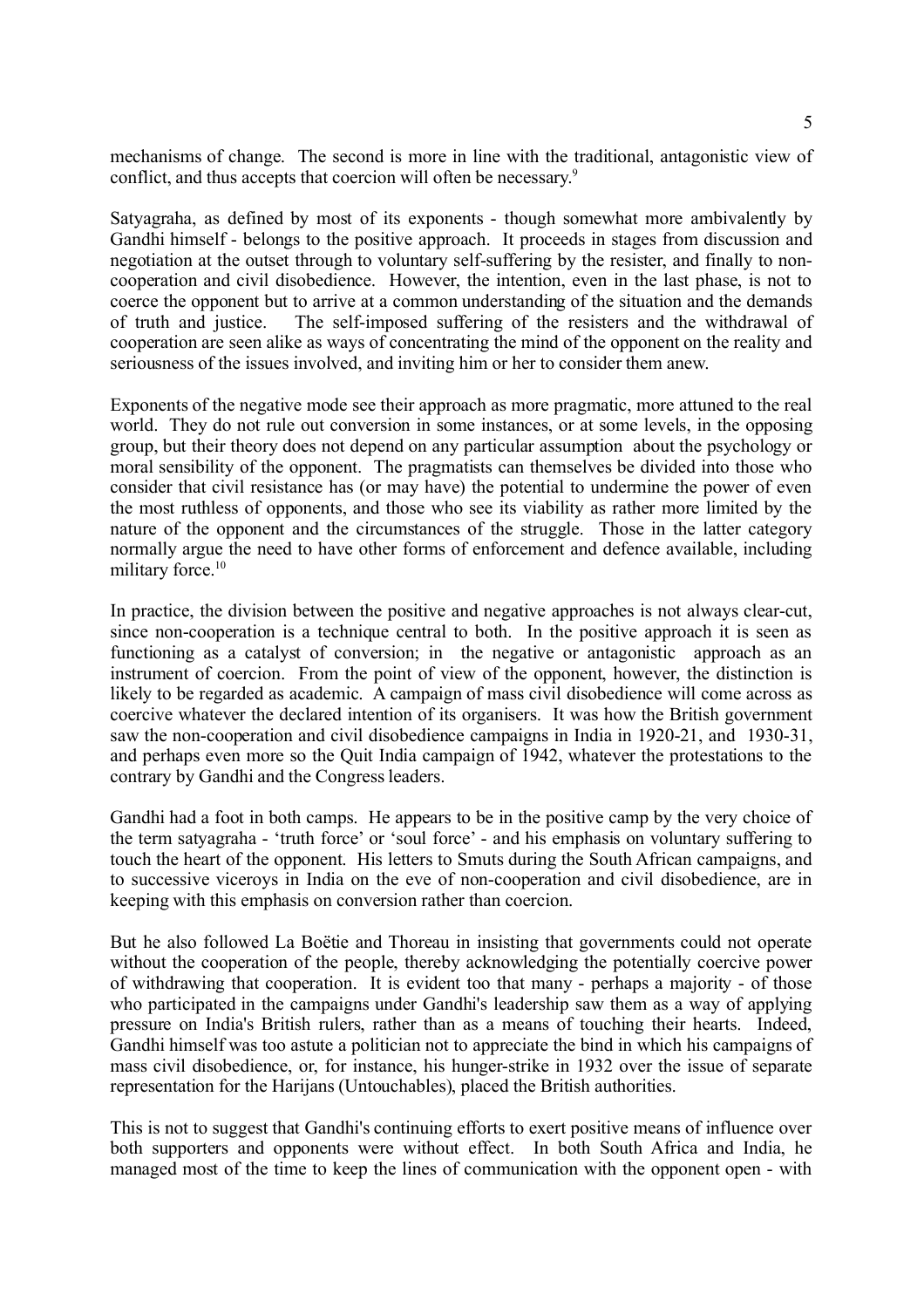Smuts in South Africa and with successive viceroys in India. His public fasts were mostly aimed at self-purification or directed at his fellow Indians in an effort to prevent or end communal bloodshed. Finally, if the British authorities did not experience a change of heart as a result of the satyagraha campaigns, many third parties were deeply affected by the conduct and demeanour of the resisters and the drama of the public demonstrations. Third parties here included the British public, and the public and governments of countries allied to, or on friendly terms with, Britain.

The extent to which the positive mode has the chance to operate will vary, in fact, according to the nature and scale of the conflict. Conversion is more likely to occur in struggles between individuals or small groups than in major political confrontations. There is also greater scope for it, and for a process of mediation and reconciliation, where a conflict arises more out of misperception and misjudgment than out of a genuine divergence of interests. Where there is such a fundamental clash of interests, especially between large collectivities, the issue is likely to be settled by a power struggle, rather than through one side convincing the other of the justice of its cause. Nevertheless, moral and political factors remain decisive. The opponent does not have to be converted, but his or her authority - either in general or in relation to a particular aspect of policy - has to be undermined.

#### *Polarisation*

One factor which makes the positive approach difficult to apply in situations of large-scale group conflict is the phenomenon of polarisation.<sup>[11](#page-15-10)</sup> *Polarisation* is a process unique to group conflict. It is characterised by the closing of ranks within each group, and the drawing of a sharper boundary line between them which individuals cross at their peril. Extreme polarisation tends to produce undesirable and ugly symptoms - intolerance of dissent, hostility to 'neutral' parties coupled with intense pressure on them to come into line, stereotyping of the opposing group and its views, a tendency to treat its members as less than human, and so forth. These manifestations are often seen at their worst in wartime, particularly in ethnic conflicts. However, some degree of polarisation seems to be an inevitable, and indeed necessary, concomitant of any group conflict. It can be regarded as a social mechanism for achieving concerted action to complement, or replace, centralised controls and sanctions. Thus in Czechoslovakia in 1968, following the Soviet-led invasion, the united front of Czech and Slovak populations against the occupiers deterred the would-be collaborators within the Central Committee of the Czechoslovak Communist arty from declaring their hand and attempting to form a client government. Another positive feature is the heightening of individual self-esteem and group morale which follows from the close identification of the individual with the group. This effect is evident in both violent and nonviolent struggles - in the guerrilla warfare campaigns in Cuba and Vietnam, but no less in the Indian independence struggle and the civil rights campaigns in the United States. Polarisation is likely to be particularly acute in the circumstances of, say, a foreign invasion and occupation, or of a settler population attempting by force to maintain its position of power and privilege. By contrast, in some of the European colonies in Africa and Asia where there was a relatively small settler population and a measure of self-government had gradually been introduced, the situation as the countries moved to independence was much less polarised. This allowed greater scope for the positive mode of exerting influence and waging conflict. Gandhi in India, for instance, was operating in a less polarised situation than, say, the Hungarians in 1956, or the Czechs and Slovaks in 1968. Indeed, one of his tasks, like that of so many of the leaders of liberation movements, was actually to increase polarisation by arousing the population to a sense of the injustice and indignity of continued colonial rule, and consolidating group identity so that people were willing to take collective action. In internal struggles, such as that of the civil rights movement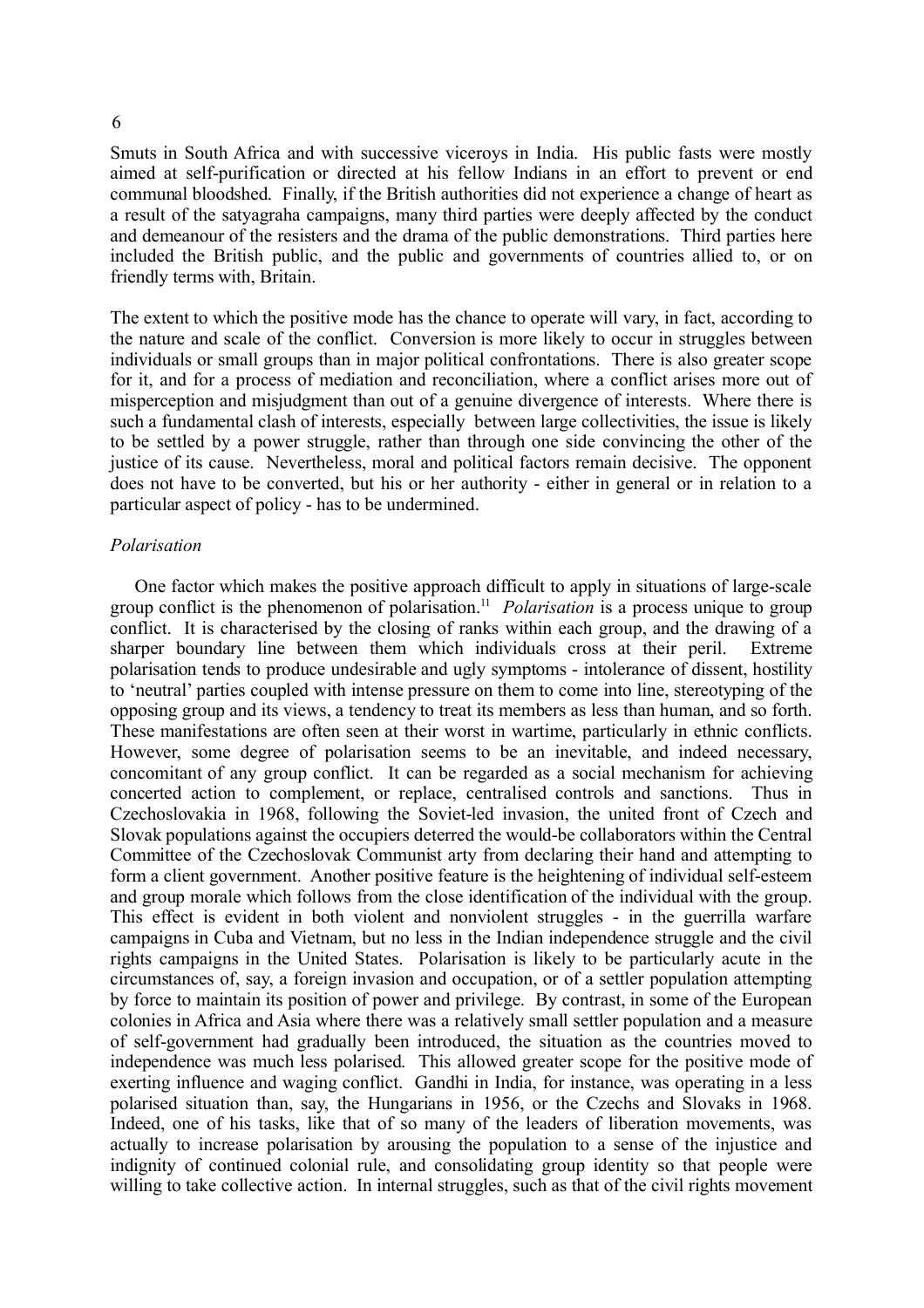in the US, or the struggle for black majority rule in South Africa the degree of polarisation will vary. In South Africa, it was less acute during the period of Gandhi's campaigns in the early years of the century on behalf of the Indian population than at the time of the Defiance of Unjust Laws campaign in 1952, a few years after the electoral triumph of the Nationalist party and the introduction of apartheid.

The difficulty about applying the positive approach in a highly polarised situation is that it requires contact and communication between the contending parties, the constant reinforcement of goodwill, a mutual endeavour to find common ground - all of which go against the grain in such conditions, and may indeed confuse and divide the population. Thus a policy of fraternisation with opposing troops and officials where a country is under occupation from foreign forces, might be seen as the most desirable strategy from the standpoint of the positive approach - rather than, say, ostracisation and social and economic boycott. But such a policy faces a double difficulty. On the opponent's side it is likely to be regarded as a ploy. On the defending side it may be seen by many as a step in the direction of collaboration. Some proponents of the positive approach have proposed a policy that distinguishes the individual soldier or official from his or her function. Thus there would be fraternisation with individual solders - for instance, by welcoming them into one's home - but refusal to co-operate with them in their role as occupiers. In practice this would be a difficult line to draw, and presupposes a civilian population that is highly trained and disciplined and fully understands the strategy that is being pursued.

Of course, those who take the negative approach will for their own reasons want to communicate with occupying forces and officials. Their explicit purpose, however, will be to open up divisions in the opposing side, while making it clear beyond doubt that the right of the aggressor to station forces in the country is totally rejected. Actions here may be a more effective means of communication than words - i.e. noncooperation coupled with refraining from violent retaliation. The opportunities for verbal communication with the opposing forces are likely to be limited especially if the opposing regime is aware of the tactics that are being planned. However such opportunities will tend to be greater in the case of a coup d'état than in that of an invasion by a foreign power, and greater with a mainly conscript army than with an entirely professional one.

To sum up, we can say that in any conflict situation involving large groups of people a degree of polarisation is inevitable. It is likely to be more acute in some situations than others - more acute, for instance, in the immediate aftermath of invasion and occupation, than where a pattern of domination of one group by another has come to be seen as almost inevitable. Resistance, whether violent or nonviolent in character, will have the effect of increasing polarisation. This is desirable in so far as it strengthens group cohesion and raises morale. However, civil resistance is somewhat less likely than guerrilla or conventional warfare, or terrorism, to give rise to extremes of hatred and intolerance. Indeed, where civil resistance implies a commitment to promoting nonviolent solutions, the resistance leadership may take active steps to inhibit the negative manifestations of polarisation. Gandhi in India, Luther King in the United States, Desmond Tutu and Alan Boesak in South Africa, provide examples where such efforts were made. They will not always be successful, but in general one can say that nonviolent civil resistance challenges injustice but seeks to inhibit the undesirable features of group conflict and to keep open channels of communication with the opponent.

*Elements of a nonviolent strategy*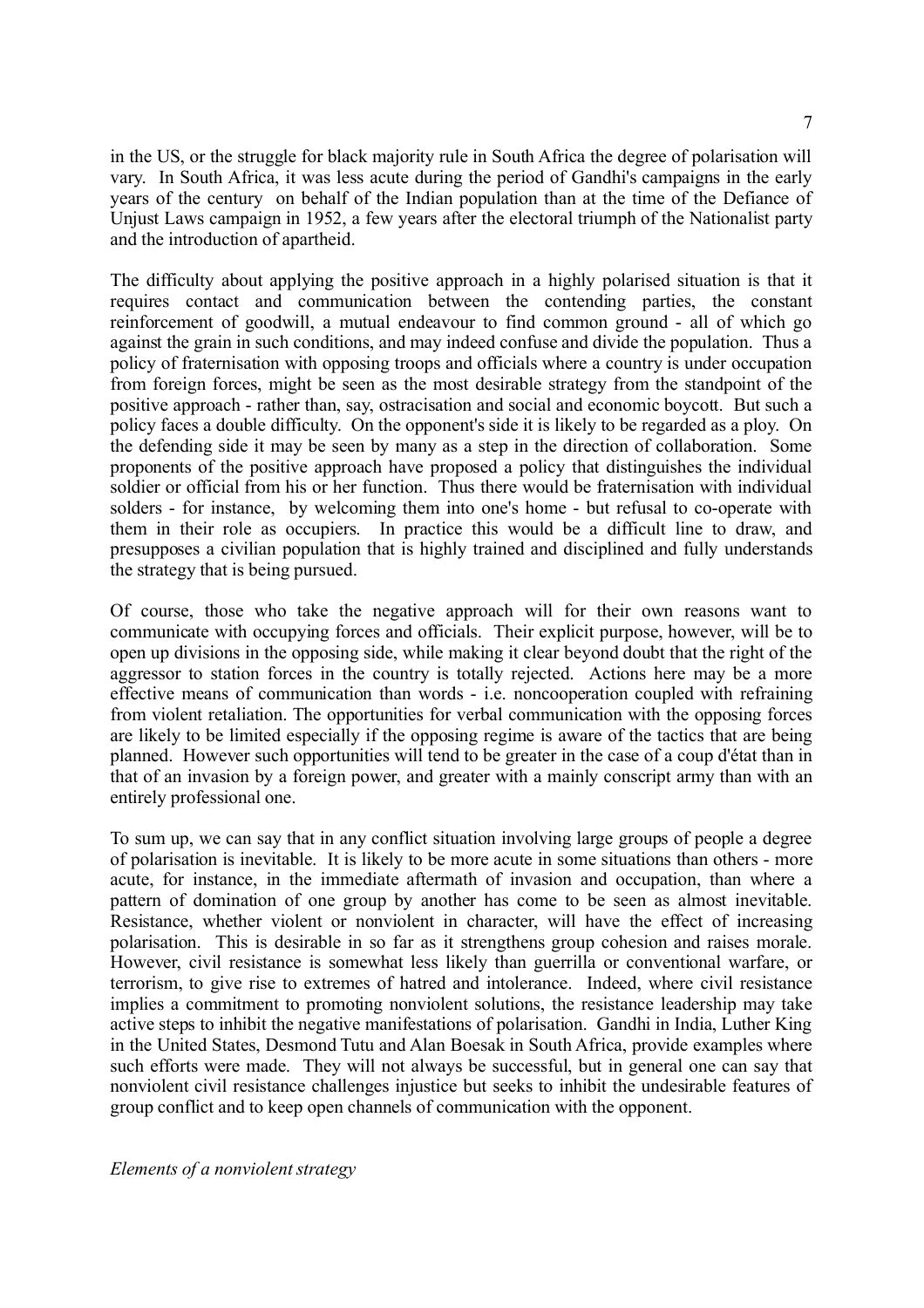In an earlier chapter we noted one approach to classifying the methods of nonviolent resistance based mainly on the work of Gene Sharp. He proposed three main categories: methods of protest and persuasion; non-cooperation at social, economic and political levels; and nonviolent intervention.<sup>[12](#page-15-11)</sup> Marches, vigils, pickets and the like come under the first category. Social noncooperation would include the ostracisation of individuals, boycotts of social, academic, artistic and sporting institutions, and total personal non-cooperation. Economic non-cooperation includes strikes of various kinds, go-slows, economic boycotts and sanctions. Political noncooperation covers such things as boycotts of legislative assemblies, defiance of particular laws, and the boycott of government-supported organisations. Finally, examples of nonviolent intervention would be sit-ins, obstruction, fasts and hunger strikes. Sharp listed ninety-eight methods within these major categories.

Boserup and Mack, by contrast, group the methods of nonviolent action according to their strategic function. They propose three main categories: symbolic action; denial action; and undermining action.

*Symbolic action*. Symbolism plays a crucial role in defining and consolidating a community. Symbolic demonstrations - which can cover a wide spectrum of activities - have a threefold function. They draw public attention to a claim or grievance; they are an expression of the unity and determination of the resistance; and they challenge the uncommitted to take a stand in relation to it. Thus they contribute to the polarising process discussed earlier and, in the words of Boserup and Mack, 'serve to define the resistance as a moral community which may then provide a powerful basis for sanctions such as ostracism or social boycott (isolation) of dissenters, collaborators, etc.<sup>'[13](#page-15-12)</sup>

Actions strongly charged with symbolic significance can energise the participants, and have an emotional and galvanising impact on the wider public. They are a form of 'propaganda by the deed'. They communicate at a level deeper than words the conviction that change is possible, and the determination of the resistance to achieve it. Thus they can contribute to the solution of a problem which any group or movement challenging the *status quo* has to face: namely, that the existing social and political reality takes on an aura of normality and inevitability. Governments and regimes which enjoy minimal support and legitimacy rely heavily on this disempowering sense of the normalcy of the existing order to maintain their authority.

*Denial action* aims to deprive the opponent of the fruits of aggression or of an unjust social, political or economic order. Strikes, boycotts, go-slows, on-violent obstruction are means by which material and 'non-material' objectives can be denied to the opponent. (Non-material objectives would include such things as establishing - or maintaining - authority, imposing political ideology, and - in the aftermath of a coup or occupation - receiving *de facto* or *de jure* recognition by the international community as the government of a territory.) Thus industrial strikes can raise the costs of any attempt to exploit the economic resources of the country. Strikes and obstruction by civil servants and officials can hamper the opponent's attempt to establish an administration, raise taxes, impose new laws and regulations. Opposition and noncooperation by teachers, academics, religious leaders and so forth can make it much more difficult for the opponent to achieve ideological objectives. Campaigns of civil disobedience can obstruct the administration and present the authorities with a dilemma. If they ignore the defiance, their authority has been successfully challenged. If they use draconian methods to suppress nonviolent protest they may lose moral and political standing at home and abroad.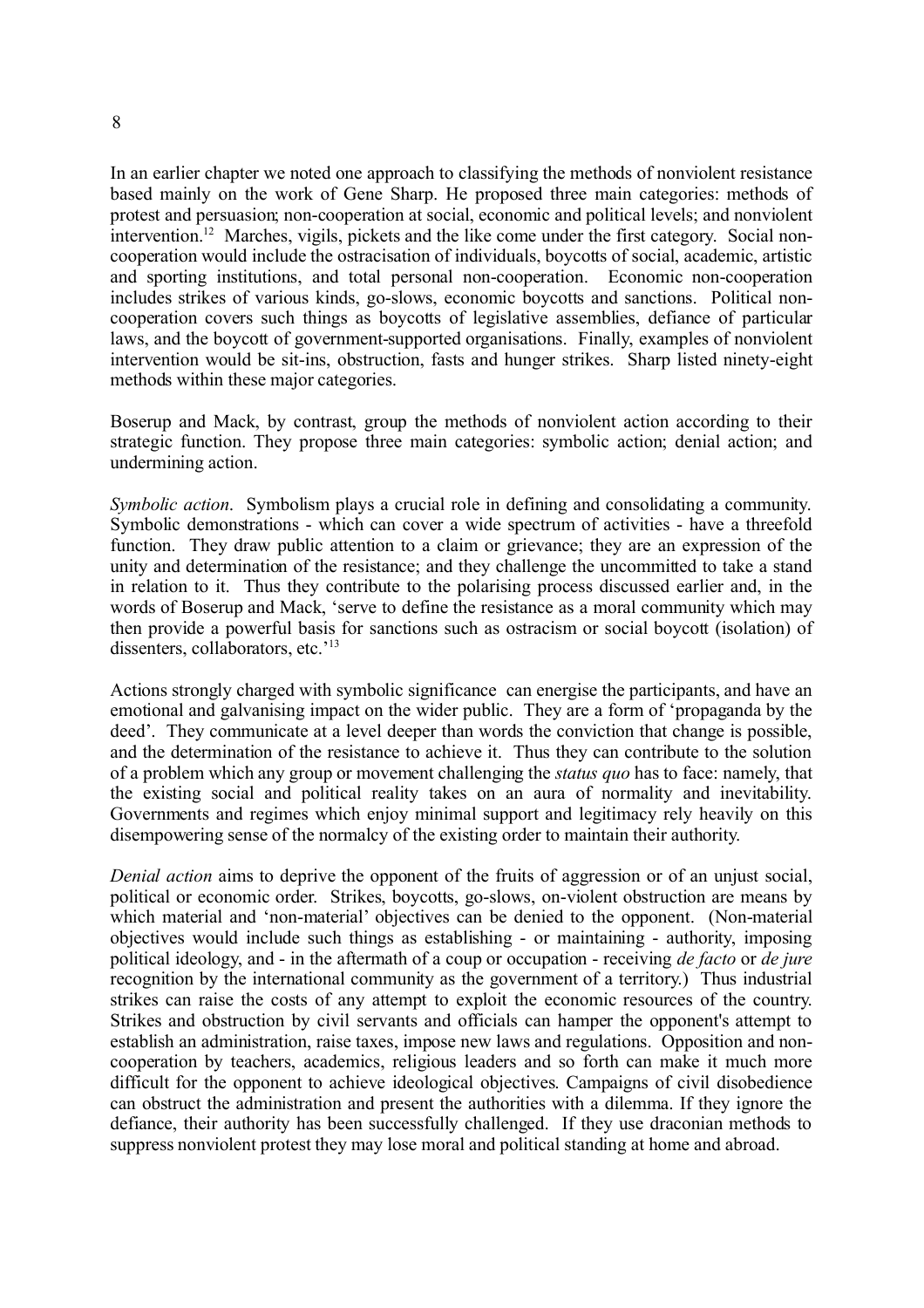It will be clear from the above discussion that denial actions are most effective when they are simultaneously charged with symbolic significance. Thus, at a physical level, it could be more effective to obstruct the entrance to, say, a military base with barriers such as immobilised lorries than to have people sitting down on the road in front of vehicles trying to go in and out of the base. But the symbolism associated with people putting their own bodies on the line, and perhaps risking injury or death, would be lost. This is not to say that there are no circumstances in which the use of physical barricades would be the appropriate tactic. It is simply to stress again the point that the moral and psychological impact is more important than the obstruction as such.

*Undermining actions* Undermining actions are those which seek to open-up and exploit divisions within the opponent's camp, and to deny it the cooperation of third parties. Clearly, many of what we have termed symbolic and denial activities serve also to undermine the confidence and unity of the opponent. But campaigning actions can also be directed specifically at opening up and exploiting divisions within the opponent's ranks. In the case of a dictatorial regime, this could mean finding ways of rupturing the links between it and that section of society which has hitherto given it support, exploiting disagreements within the ruling clique, seeking to win over previously neutral or indifferent groups or sections of society. In the case of a foreign occupation it could include encouraging disaffection among occupying forces and officials, splitting the opponent on the home front, and seeking international support and sanctions.

There is an on-going debate as to the best means of encouraging disaffection among occupying forces and officials in the context of a foreign occupation. Fraternisation, even at an individual level is likely to arouse suspicion within the defender's own ranks that collaboration rather than subversion is taking place. Non-cooperation is less ambiguous and may be more effective though of course it may be coupled with engaging the opponent's forces in open public discussion as happened on the streets of Prague and other cities in Czechoslovakia in 1968.

The potential for opening up divisions within the home country of an occupying power, and seeking allies among opposition groups and independent social institutions such as churches, centres of learning and so on, will be affected by the nature of the opponent's regime. We have noted how Gandhi availed himself of the opportunity provided by the Round Table Conference in London in 1931 to meet individuals who might have an influence on the situation and to address religious bodies, university gatherings and other groups, including some of the cotton workers in Lancashire whose jobs had been jeopardised by the Congress-sponsored boycott of foreign cloth. Similarly, Ho Chi Minh visited France in 1946 and rallied support there for the Vietnamese cause. Clearly, such activities are easier to conduct where the occupying or colonial power has a reasonably open and democratic system. Nevertheless, dictatorial governments too have their critics and opponents at home, and there is usually some scope for an occupied country to secure friends and allies amongst them.

Finally there is the need to seek sympathy and active support in the international community. Enlisting support among the political and religious organisations of countries allied to, or having an influence on, the opponent can be particularly important here. In this case the aim ultimately is to get the governments and populations of these countries to apply coercive pressure on the opponents. Among the other obvious goals in this connection are enlisting the support of international bodies such as the United Nations and the European Community, international peace and human rights organisations like Amnesty International, peace movements, socialist and social democratic internationals, and so forth. Probably the most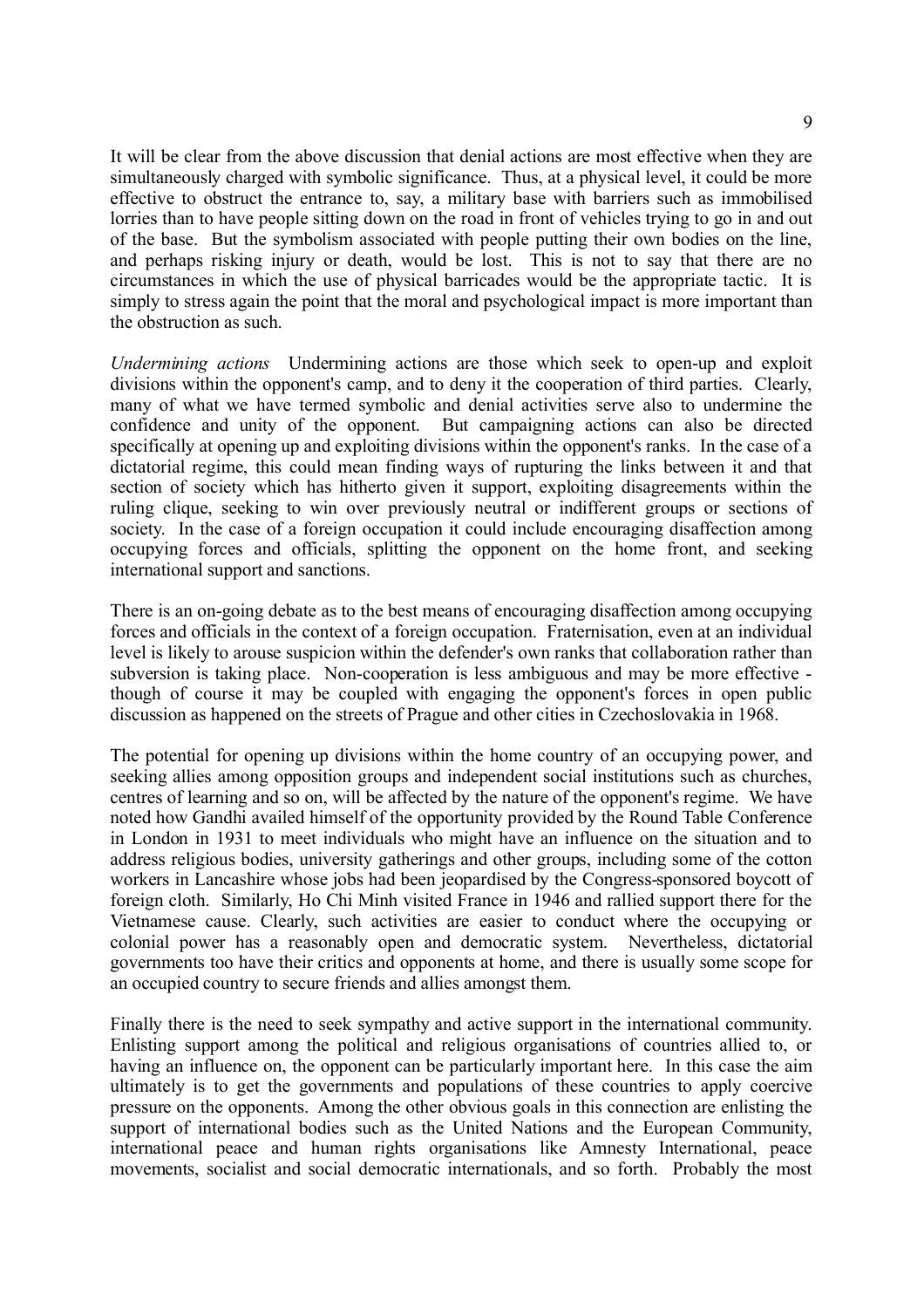striking success of efforts to enlist international support at the level of individual countries, and international governmental and non-governmental bodies, is the anti-apartheid and prodemocracy movement in South Africa. The Palestinians in the West Bank and Gaza have had successes in this field, too, especially since the start of the Intifada resistance.

In a later chapter on defence by civil resistance we consider how the various means of exerting pressure on an opponent can be marshalled to constitute a coherent strategy. It is in the context of a major national struggle - and preparation for it - that strategy assumes a central importance. Hence the decision to discuss it in detail in that context.

#### *The problem of repression*

Repression is a potentially the most severe problem for a civil resistance movement. At some level it is inevitable, is invited almost, by the very act of resisting an authoritarian or dictatorial government, or occupation regime, or challenging a well- entrenched system of domination and oppression. Indeed, a willingness to endure such hardship and suffering, and to persevere in the face of it, can have a powerful moral impact. As we noted earlier, repression has frequently proved entirely counter-productive. However, in some instances, it has been severe enough to disrupt the organisation and undermine the morale of the resistance, the Sharpville massacre in South Africa in 1960 being a case in point.

Repression, however, also carries political costs for the side which perpetrates it. Any rational government, therefore, is obliged to weigh these in the balance when deciding how to respond to the challenge of civil resistance. In Beijing in June 1989, the Chinese authorities decided that the balance of risks and costs favoured military intervention and massacre. In East Germany a few months later, Erich Honnecker lacked the support of Gorbachev - his key external ally - and of sufficient members of his own party to take similar action against the mass demonstrations in Leipzig, Dresden and Berlin. We have also noted earlier how the British government felt constrained from acting too harshly against the civil resistance in India in 1920-21 and again in 1930-31, but was much better placed to do so during the Quit India campaign of 1942.

For its part, therefore, the resistance movement has to consider how the government is likely to respond and to shape its plans accordingly. It may have to decide, for example, if it is an appropriate moment for an all-out confrontation, or whether it would be more prudent to concentrate on other forms of opposition. However, the 'prudent' course will not always be the right one. If the morale and authority of the government are clearly tottering, all-out resistance may be the right course of action, despite the near certainty that there will be repression and perhaps a heavy loss of life. Sometimes, of course, events will be out of the control of the resistance leadership, as when the anger and frustration of years of repression express themselves in an explosion of popular anger. The ANC in South Africa in the early 1990s is finding it difficult to channel the pent-up anger of its supporters in the townships.

Steps can often be taken which strengthen the constraints against the use of violence by the opponent. Generally a government is more likely to act circumspectly if it knows that its actions are being observed by the national and international media, and by other governments and organisations. For this reason it is clearly in the interest of a resistance movement to ensure that actions take place under the public gaze. When the Freedom and Peace movement (*Wolnosc i Pokoj* - WiP) in Poland undertook their first public demonstrations in 1985, they made a point of informing their friends in the Western peace movement, Radio Free Europe

10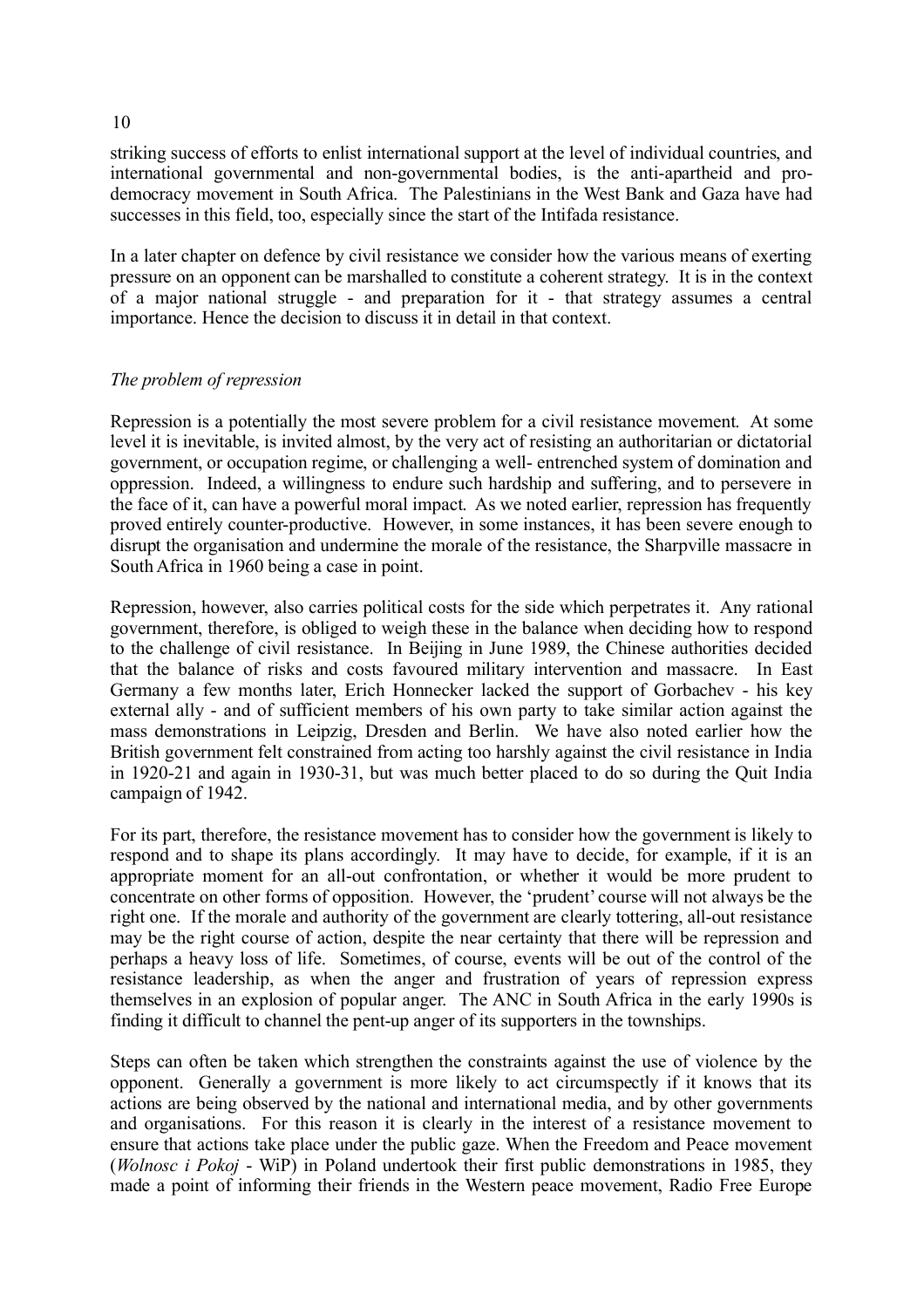and other Western media, and the Polish underground press, of their intentions. They made sure also that the Polish authorities knew of these moves so that they would understand that their responses to the demonstration were being closely monitored. This was effective in preventing police assaults, and deterring the courts from handing out punitive sentences.<sup>[14](#page-15-13)</sup> There are countless similar instances of resistance movements using advance publicity and the presence of the international media as a shield against excessive retaliation by the authorities.

The form of demonstrations may also be varied to reduce the risk of repression. In 1970, and again in 1976, the Polish Army and security forces used tanks and firearms to break up demonstrations by striking workers. This experience was taken into account when the workers in the Lenin Shipyard in Gdansk in 1980, at the time of the birth of Solidarity, opted for a sit-in strike rather than once again taking to the streets.<sup>[15](#page-15-14)</sup>

Actions in which the resisters voluntarily impose hardship and suffering upon themselves rather than directly confronting the opponent have a tendency (though of course no more than a tendency) to inhibit a violent response. Fasts and hunger strikes are the clearest examples of this. In the earlier historical chapters we noted examples of these in Bolivia in 1978 and in Uruguay in 1983. There may, however, be periods during which the extremity of the repression makes any open confrontation unwise. In such times, symbolic acts such as the wearing of badges, the singing of national songs, the observance of national traditions, can contribute to keeping alive a culture of resistance. Such activities may be supplemented by goslows and other forms of economic and administrative obstruction which are difficult if not impossible for the opponent to detect or counter. Even at the height of World War II, resistance along these lines occurred in all the countries of occupied Europe.

Meanwhile, the task of building up base communities and organisational networks can continue in an unobtrusive or clandestine fashion. The work in this respect may include the publication of underground newspapers and magazines, the smuggling in of literature, printing and transmitting equipment, the establishment of lines of communication with foreign media, international organisations, and so on. Churches sometimes occupy a privileged position under repressive regimes of both right and left, and can provide an important locus of dissent. This has been true, for instance, in Poland, East Germany, South Africa, and many countries in Central and South America. In Latin America, in particular, the development of 'liberation theology' has provided a crucial underpinning for emancipatory movements. The pattern in several countries in this region has been that after a more or less prolonged period of clandestine and grass-roots activity, including symbolic and 'micro-resistance', a dictatorial government has found it necessary to make concessions to keep the economy and administration going, and to try to allay international hostility. This in turn has made possible more open, public dissent. Such, as noted earlier, is the way things developed in Chile and Uruguay in the late 1970s and 1980s.

Finally, the weapon of humour should never be overlooked. Its puncturing effect on official propaganda throughout Eastern Europe during the period of communist rule has been well documented. Some opposition groups also managed to incorporate humour and irony into their demonstrations - as for instance when WiP in Poland in the mid-1980s staged a street drama in ironic celebration of the Russian Revolution. [16](#page-15-15)

Clearly, then, there are circumstances in which a campaign of *confrontational* civil resistance has little immediate prospects of success, and perhaps should not be attempted. This is not of itself, however, an argument for abandoning civil resistance altogether. What may be called for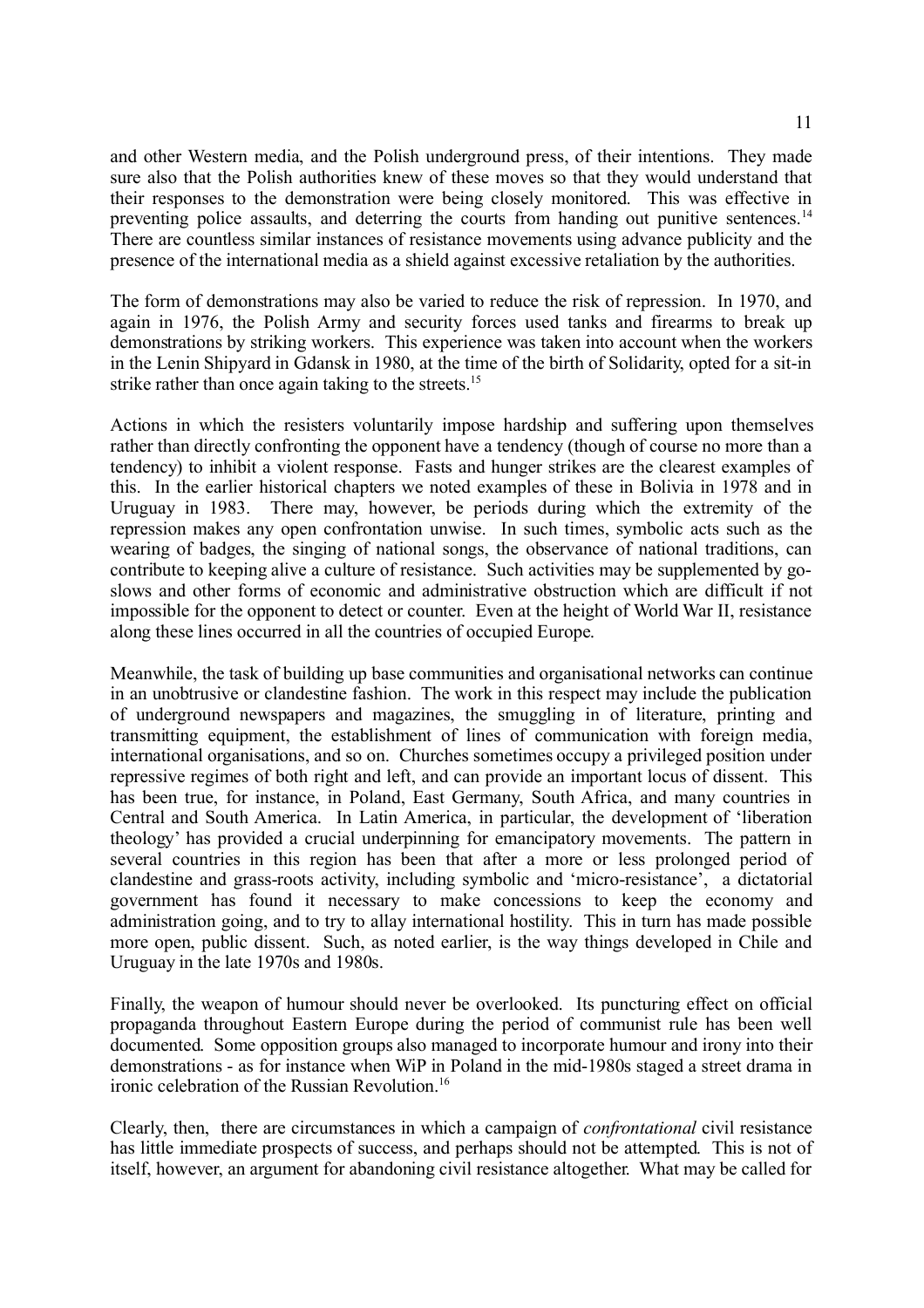instead is a longer-term strategy of cultural and 'semi-resistance' which eventually renders the regime vulnerable to open defiance. The successes of 'people power' over the last decade or so - often preceded by such a prolonged, low-key resistance - have shown that even regimes which seemed at one point irremovable except by war may be vulnerable in the end to nonviolent power.

### *Discussion*

#### *Mechanisms of Change*

Walter said that of the four 'mechanisms of change' listed by Sharp - Conversion, Accommodation, Coercion and Disintegration - only the first fitted into the 'positive' mode, the other three were all part of the 'negative' mode. There were in reality only two mechanisms, conversion and coercion. Sharp's last three 'mechanisms' were really different degrees of the same thing. You didn't plan for one or other of the effects he listed - you had a go and hoped for the best. In fact, once you opted for a negative emphasis you were not really in control of what would happen. Could you deliberately choose between the aim of limited coercion and the disintegration of the regime? Michael said that depended in part on the context. If you were trying to stop the building of a motorway, you might hope to coerce in a limited way, but you would not be aiming at or anticipating the overthrow of the political system - and you would know that in this kind of society it was not going to happen.

Howard said you could have an idea early on in a campaign about what kind of deal you were prepared to make with the powers that be. In South Africa, the ANC over the last few years had been working out ways to include the whites in the future of the country. When you were confident in a nonviolent strategy, the idea that you had to help those people change - not convert necessarily, but help them step down - could become part of the strategy. You needed to find ways of appearing less threatening to them personally. This could affect the goals you set yourself.

Howard also commented that in his view the 1989 events in Eastern Europe were more to do with disintegration than accommodation. Accommodation had been one step on the road to disintegration. Wojciech Lamentowicz, one of the Solidarity negotiators at the Round Table Conference in early 1989, said they went in to demand elections and found they were being offered the presidency. This was at a time when Solidarity had passed the peak of its power and had lost many of its activists. However the government's power had been eroded to such a point that they didn't feel able to continue. Solidarity were actually trying to put the brakes on the transfer of power as they did not want to be blamed for the problems they would inherit.. There were examples from other struggles where opposition movements said that they wanted elections but not until they had time to organise and prepare for them.

Discussing the approach of Gene Sharp as against that of Boserup and Mack, Christina said Sharp's approach was in the negative mode and concentrated on coercion whereas the strategy advocated by Boserup and Mack's was not to employ coercion at first but use symbolic methods to build up the unity of the resistance. Later the resistance could employ undermining and denial methods. However, if one looked back at historical examples, such as the Czechoslovak resistance in 1968, it was much harder to distinguish between stages of resistance. Nor was there always a sharp distinction between positive and negative modes; often the two approaches occurred side by side.

#### 12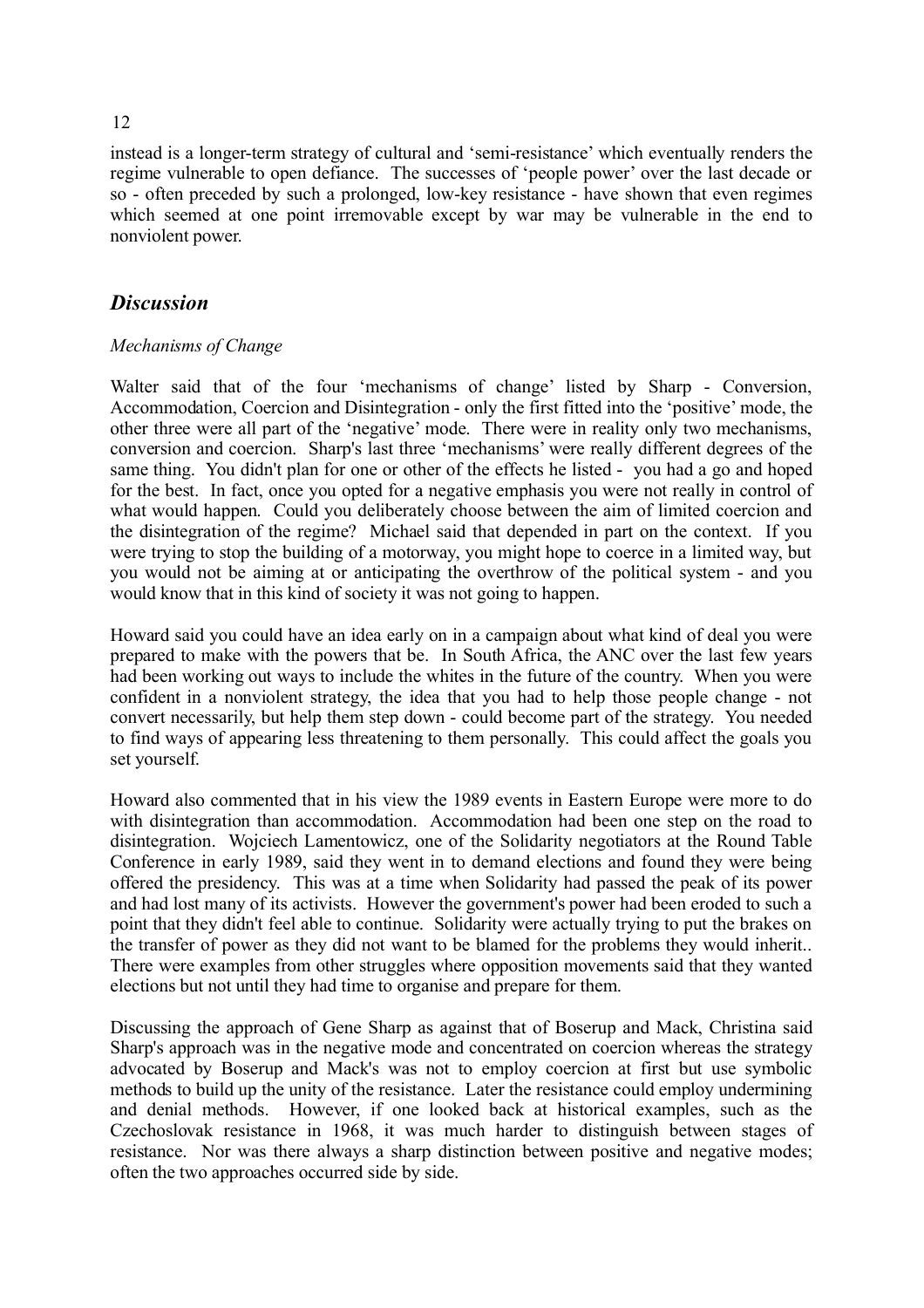Regarding conversion, Christina said she had always disagreed with referring to 'the opponent' as a single person, when in fact it was always a social system. Within that social system there were various levels. Conversion might not be happening to the ruling group, but it might occur at sub-levels and this could eventually feed through to other levels and influence the society as a whole

#### *Symbolism and pragmatic coercion*

Walter said that one of the things he found most interesting in the chapter was the relationship between symbolic action and purely pragmatic forms of coercion. If your primary aim was symbolic, the reason probably was that you assumed a common moral universe of some sort between you and your opponents. To put the matter in a simplistic way, you were trying to show them they were morally wrong. In Gandhi's case this was quite explicitly the objective. But what was there to symbolise except a common discourse? You resisted symbolically in order, so to speak, to 'woo' your opponents to your interpretation of the rights and wrongs of the situation, and to convince them they were not entitled to act as they was doing. This interpretation would help explain the special difficulties one encountered in ethnic and nationalist conflicts. In the case of extreme forms of nationalism, almost by definition your opponent didn't accept that there was a common universe of discourse. My country right or wrong was the implicit assumption of extreme nationalism.

Michael said that in Boserup and Mack's analysis the function of symbolism was not simply to appeal to shared moral assumptions with the opponent, but to establish and define a moral community among your own people. This could be crucial even if there was no immediate prospect of getting through to the opponent. In the early period of apartheid its opponents couldn't hope to win over the white population in South Africa in the short term, particularly the Africaaners who had such a strong ideological and quasi-religious commitment to the notion of racial superiority. However, over a long period, with sanctions and pressure being applied from outside, and with the shift in the power balance, there was eventually a debate within the white population. The civil disobedience demonstrations of the 1950s, such as the defiance of the pass laws, were not aimed simply at trying to establish common ground with the whites but were also intended to build up the solidarity of the movement. Howard added that such symbolic acts were also intended to send a signal to the rest of the world. During an invasion, for instance, you needed dramatic actions to ensure that the international community was fully aware that a terrible violation that had occurred and that it was being resisted.

#### *Limits of non-cooperation and the Resistance in Kosovo/a*

Howard saw a problem about identifying non-cooperation and withdrawal of support as constituting the basis of the power of nonviolence. What nonviolent leverage did a population have in situations where a state or occupying power did not depend for its existence on the cooperation of a population? In Kosovo/a, Serbia did not need the cooperation of the overwhelmingly Albanian population. There were now no Albanians in Kosovo engaged in other than menial jobs. Nevertheless they had an impressive strategy of their own of noncooperation and of building social solidarity - setting up parallel universities, schools, clinics and so forth. Today, the Albanian medical clinics in Kosovo were actually better than the Serbian ones, partly because of the international support they were getting. This was a nonviolent strategy based on building social solidarity. It didn't exercise pressure on the Serbs through its non-cooperation, and one had to be looking for other mechanisms at work here. It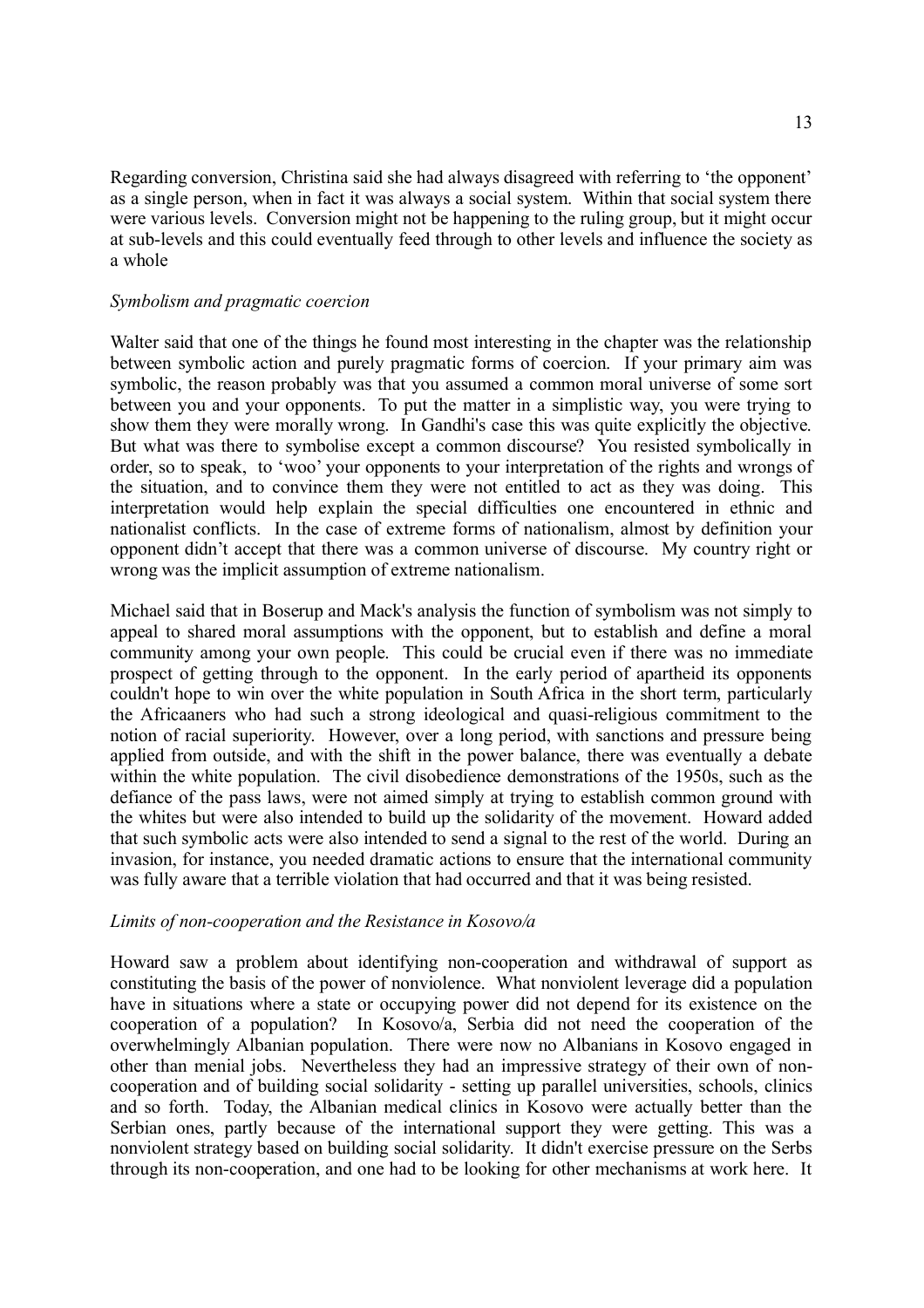was certainly not trying to convert the Serbs either. As a group we needed to examine more closely the mechanisms involved where a body of people managed to sustain some form of nonviolent resistance, and to achieve successes, despite the fact that their support wasn't essential to the foreign power or the existing authorities. He thought it must in part be to do with shaming the opponents and undermining their self image. Ultimately you did get through to the Serbs – or to some Serbs - if you acted as the Kosovo Albanians were doing.

Walter said one major reason why nonviolent methods did not seem to be applicable to ethnic or extreme nationalist conflicts like those in Bosnia, or Rwanda was the time it took for nonviolent processes to work. A great deal of nonviolent strategy presupposed an endless amount of time to effect the change. With social defence, for example, you first of all let in the enemy, then you got going for the next ten or twenty years in order to divide their forces and their internal governmental system and so forth, by a cumulative process of winning over the more susceptible elements in their population. This process was linked to the capacity for symbolic appeal in the chosen method of resistance. He was referring here to the kind of symbolism that had a moral meaning, as opposed to the kind that merely created solidarity on your own side, though that too could be described as a kind of ethical process. It was where you had both kinds of symbolism present that nonviolent methods seemed possible. But the moral appeal required time. Where you had ethnic cleansing, you didn't have time. This was one of the key problems which traditional nonviolent theory had to deal with and which in practice was why no-one had tried it seriously in such contexts. Where some radical destructive process took place, what cards did a nonviolent strategy hold?

Howard said that in the Kosovo situation many people would say that their main achievement had been not to be provoked. It would have suited Serbia better for Kosovo to have taken up arms. There were now several debates among the Kosovo Albanians. One was about selfdefence and the possibility of people taking up arms and working out military strategies. The leadership, meanwhile, had continued to do their rounds of international visits trying to get someone to say they recognized that Kosovo ought to have self-government or be a UN Trusteeship or something. There was yet another strand who were talking about the need for dialogue with Serbs.

Walter asked how important a factor was Kosovo's small size as say compared say with Bosnia. Howard was unsure. Within Kosovo you had a nine to one preponderance of Albanians and you also had the Albanians in Albania, and those in Macedonia. Certainly the Serbs were militarily much more powerful than all the Albanians put together. There were some people who talked about creating a Greater Albania, so there was a threatening prospect in that direction. And always you had some Albanians, especially ones who had left, who got carried away and talked about going back and fighting, and wanted to buy arms. He did not know how realistic was the everyday assessment of Serbian military power. No doubt Ibrahim Rugova, President of the League for a Democratic Kosovo, realised that Serbia could crush a Kosovo military resistance, but he did not know how far this realisation was shared among the bulk of the population. Walter said that you always got such differences of emphasis in a population, but he would imagine that the power factor must be a key element in Kosovo Albanian psychology, and people's assessment of what could be done. This kind of context favoured the growth of some support for a nonviolent approach. It was much less likely where there was a more even power balance.

Christina suggested that by their non-provocative stance the Albanian Kosovans were helping to remove the fears that fuelled ethnic strife and extreme nationalism. Howard gave an example from his own experiences in Kosovo. The time before last when he was there, Arkan,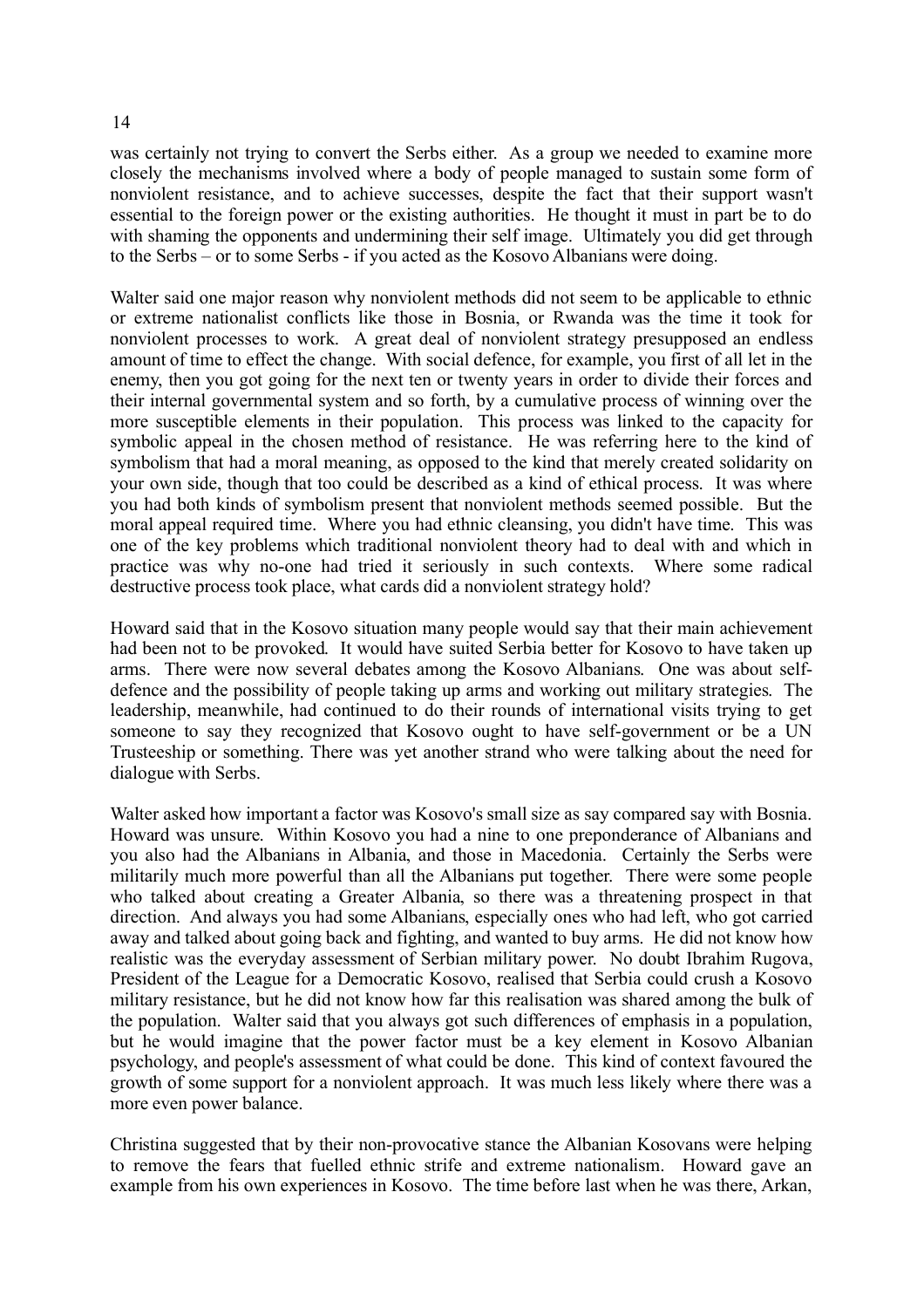the local Serbian war lord, was the member of parliament. He was operating out of the main hotel in the capital, Prishtina, his banner was draped across the street, and his guys were having riotous parties and shooting every night. He was trying to do what he and Seselj had done in other areas, namely to intimidate and provoke. When Howard went back in April of this year, Arkan's banner was still there, but he had lost his parliamentary seat. His guys just weren't around any more; they had been rejected by the Serbian community there. You could only imagine such a thing happening in Kosovo and it was due to the non-provocative, nonviolent behaviour of the Albanians.

Walter wondered what enabled the Albanians to respond in this nonviolent way. Howard said he thought that in the early 1980s the Albanians had overstepped the mark when they were demanding more rights, though he had not found any who would admit this. They had achieved autonomous status in the 1974 constitution, but no-one was too clear about what happened in the early 1980s. However, there was a massive clampdown at that time, and leading Albanians were given long jail sentences. The population probably came to appreciate then the extent of Serbia's power of repression. Thus when Milosevic starting campaigning against Kosovo in the late 1980s, they did not see much potential for violent resistance. But they also had one or two remarkable young leaders, and one remarkable old leader, Adem Demaci, who had been one of those sentenced to a long term of imprisonment. He was saying - 'Look when I was in prison, I was beaten and tortured. But actually it was some of my Serbian fellow prisoners and one or two Serbian prison guards who made it possible for me to survive. Therefore I am not going to hate Serbs.' Then one or two other leaders, Veton Surroi in particular, began a process of changing their own community. They had, for instance, big symbolic reconciliations between feuding families, and what they called a 'funeral of violence'. They had been getting support, too, from Slovenia and Croatia and other republics until the split up of the Yugoslav federation.